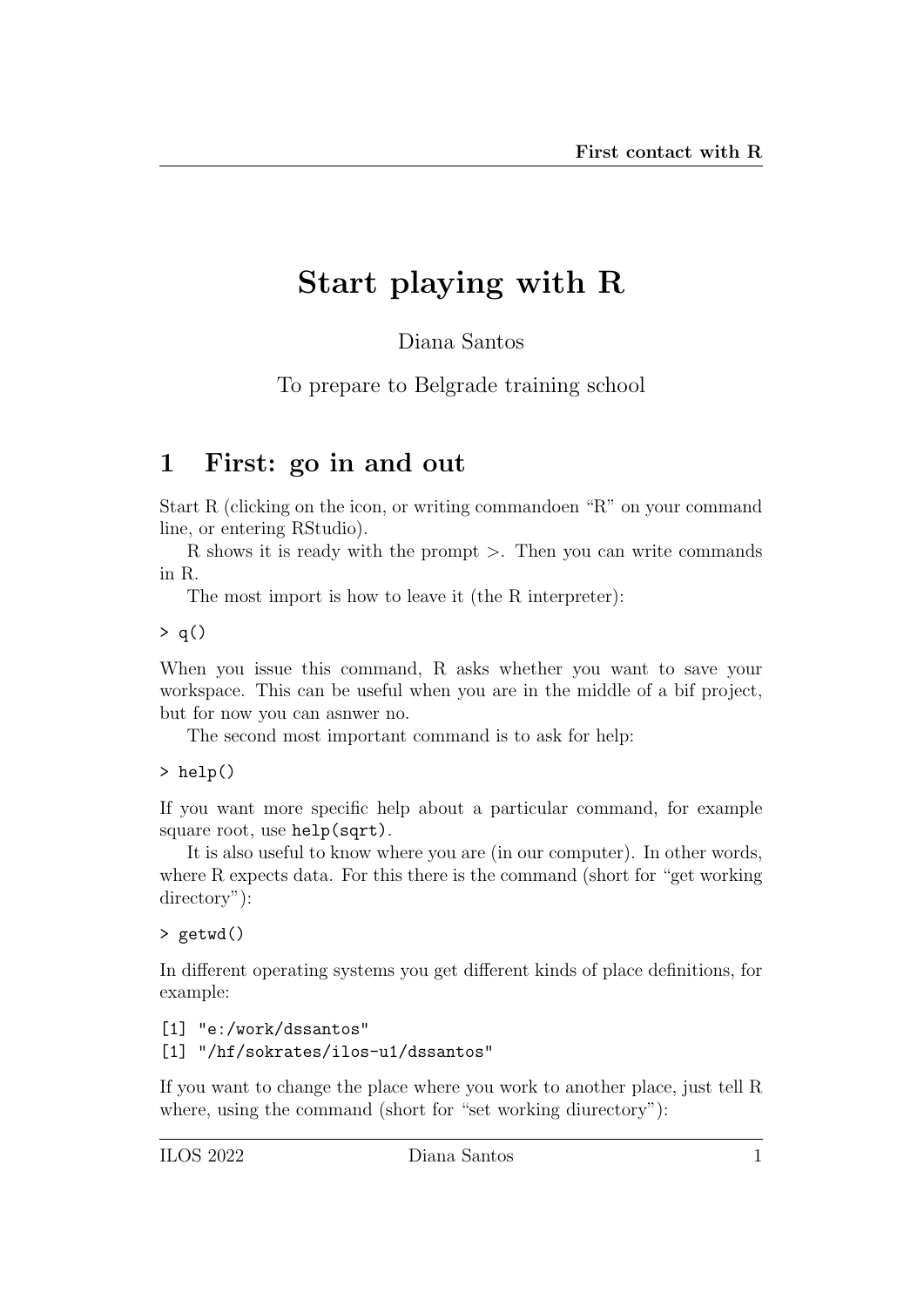```
> setwd("m:Rwork/")
```
or

```
> setwd("/linguateca/cursos/R/")
```
To get some acquaintance with R, you can start ysing the R environment as a calculator, and then learn some more complex datastructures:

a) arithmetic expressions and strings

```
> 3+4[1] 7
> sqrt(49)
[1] 7
> value <- 8
> value
[1] 8
> (7+6)*3 - value
[1] 31
> "hi"
[1] "hi"
> noe
Error: object 'noe' not found
> 'sorry'
[1] "sorry"
> mas()
Error: could not find function "mas"
> help
function (topic, package = NULL, lib.loc = NULL, verbose = getOption("verbose"),
    try.all.packages = getOption("help.try.all.packages"), help_type = getOption
{
    types <- c("text", "html", "pdf")
    if (!missing(package))
 [...]
>
b) vectors
   Take notice that the function c concatenates more than one object into
```
an array:

```
> c("23","1","potato","carrots")
[1] "23" "1" "potato" "carrots"
```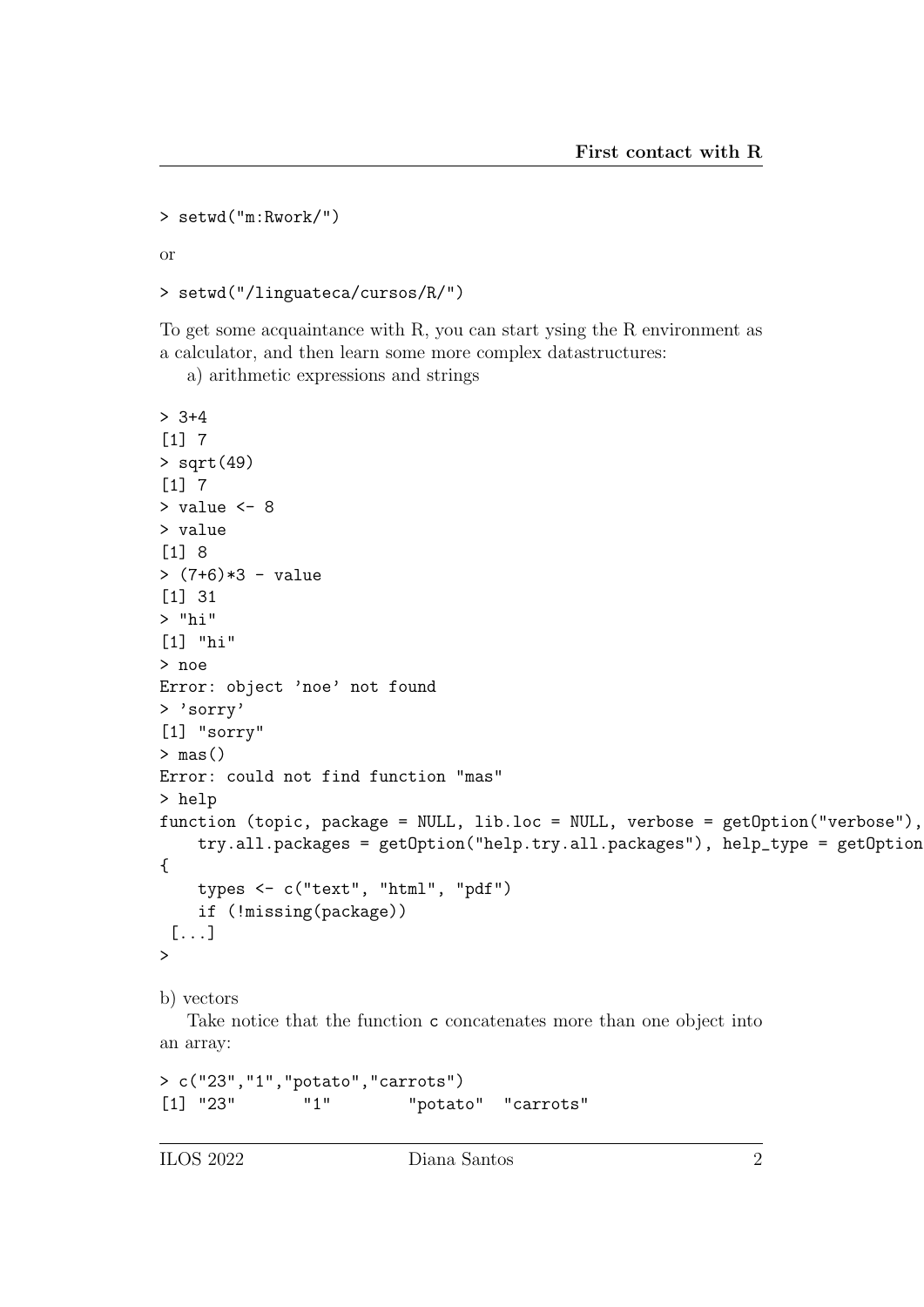```
> idiotic <- c("23","1","potato","carrots")
> idiotic
[1] "23" "1" "potato" "carrots"
> 24:100[1] 24 25 26 27 28 29 30 31 32 33 34 35 36 37 38 39 40 41 42
[20] 43 44 45 46 47 48 49 50 51 52 53 54 55 56 57 58 59 60 61
[39] 62 63 64 65 66 67 68 69 70 71 72 73 74 75 76 77 78 79 80
[58] 81 82 83 84 85 86 87 88 89 90 91 92 93 94 95 96 97 98 99
[77] 100
```
I hope that the way R answered explained the basic facts about R. Let me ellaborate:

- Each answer is numbered, numbering begins by 1, and when more then one answer is given, R writes only the first number in that line, leftmost mellom []
- When one issues a command in R, R executes it and shows the answer
- When one just writes a name, R tries to see whether it already has a meaning (as a container, called variable in a programming language). If yes, R provides us with the value stored in that container (which can even be the code for a function); if not, R complains with an error message
- When one writes a simple value, R repeats/returns the value
- There is a (quite important) difference between the name of a variable, and a string (which one uses quotes to write)
- Functions in R are spelled NAME(arguments). When they have no arguments, as the help function, it is necessary to write () after the name, i.e. help()

### 2 Communicate with the environment

If we want to use R to do something real, and not just as a calculator or an oracle, we have to use data which already exists, and we will have to produce tables and figures. This means that one has to be able to work with files, reading and writing from them.

The easiest way to begin is to read from a file on the Web, so you will start reading files from URLs. Later you will learn to use files on your own machines.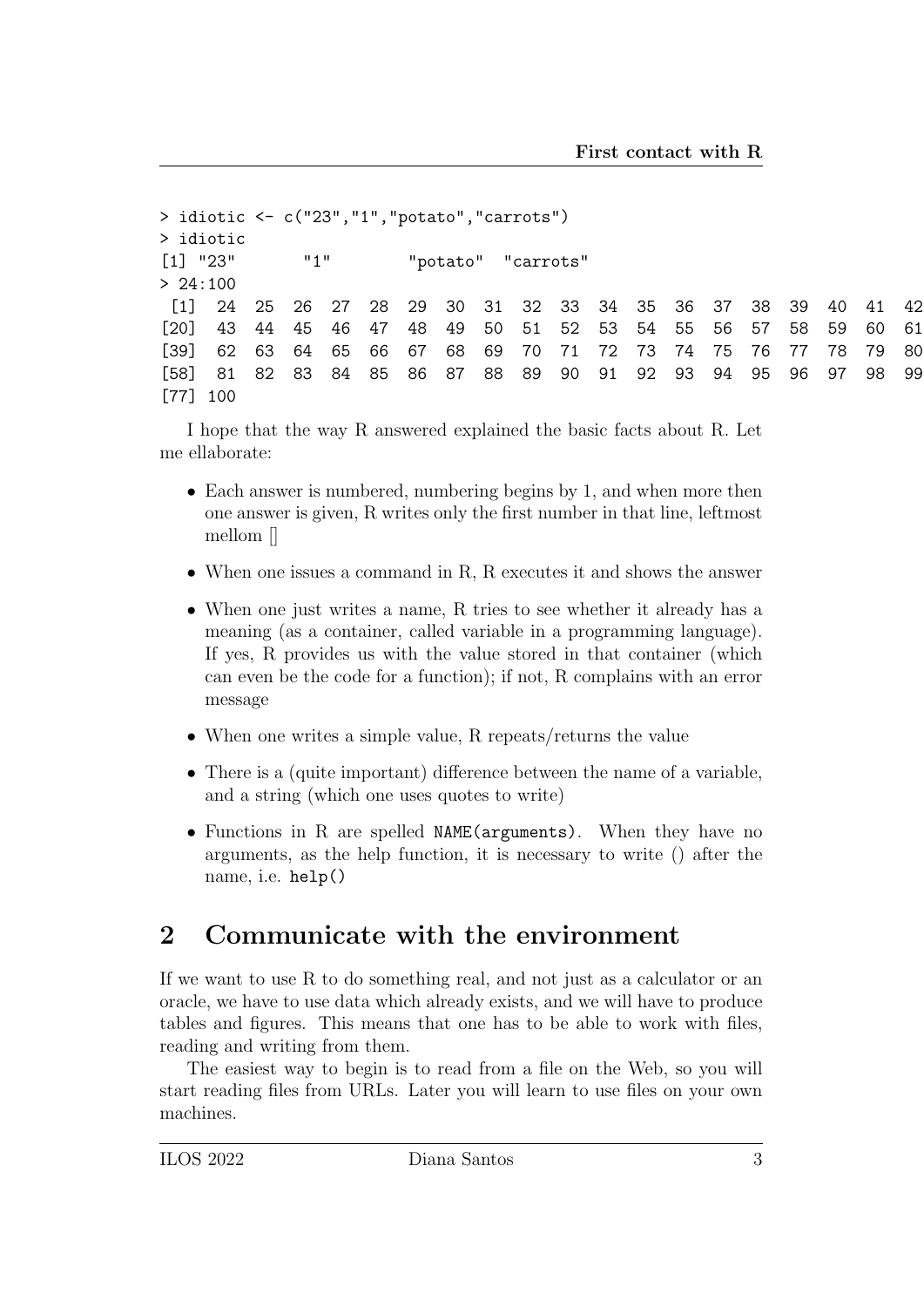CONDIVport CONDIVport is a corpus created by Augusto Soares da Silva's team in order to study the convergence and divergence of the Portuguese language across its two main varieties: Brazilian and Portuguese. The corpus contains texts in three domains or themes, taken from newspapers and magazines devoted to football, fashion and health, from three decades. See [13]. The data here belongs to a study of colour we did back in 2010. The "colour" column indicates the number of words with a colour meaning in the texts.[11]

```
> CondivSimples <-
read.table("http://dinis2.linguateca.pt/Diana/UnivOslo/cursoR/condiv.txt")
> CondivSimples
            V1 V2 V3 V4 V5
1 dataset colour theme decade variety
2 fashion50BR 1512 fashion 50 BR
3 fashion50PT 2351 fashion 50 PT
[\ldots]
```
When one sees what has been read by R, one discovers that the first line is special: It is a header. There is an easy way to tell R this, but first I want to explain what R does when our command is longer than one line: R waits until we are ready, and shows it is waiting by exchanging the prompt to  $+$ instead of  $>$ .

```
> CondivSimples <- read.table("http://dinis2.linguateca.pt/Diana/UnivOslo/cursoR
+ header=TRUE)
> CondivSimples
        dataset colour theme decade variety
1 fashion50BR 1512 fashion 50 BR
2 fashion50PT 2351 fashion 50 PT
[...]
```
The file contents show the most common way of writing values for statistical analysis: an observation per line, which includes values for different features, one per column. This is called a data frame.

We can describe a data frame as a matrix whose columns and lines can have names. The only difference between a mathematical matrix and a data frame is that a matrix must have values of the same type (generally numbers), while a data frame can have columns with different types (in the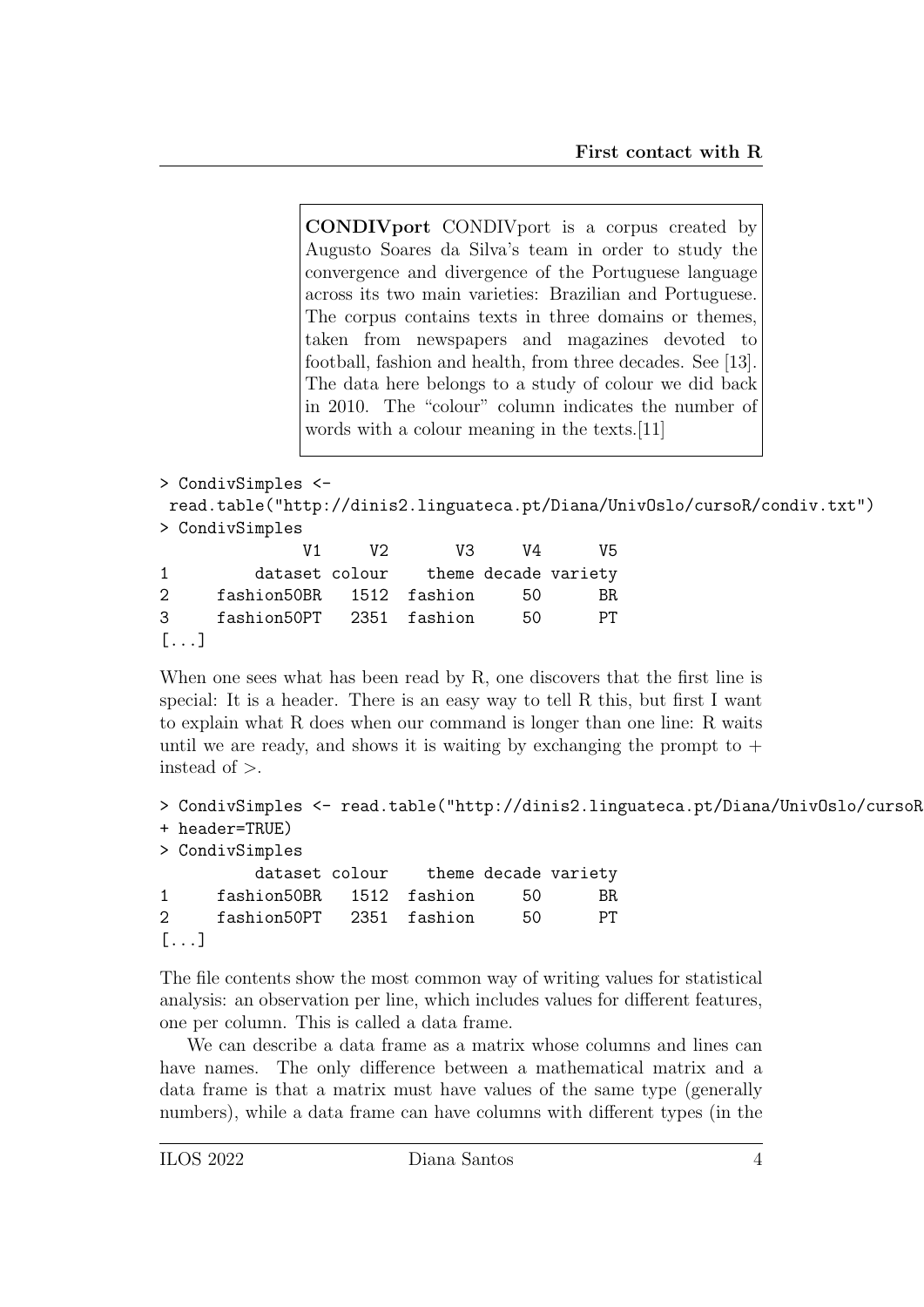same column, though, you are allowed only one type). (By type I mean things like integers, real numbers, strings, factors, etc.)

To get the dimensions of a data frame (how many lines, how many columns) one uses the function dim:

#### > dim(CondivSimples) [1] 18 5

To get only one column, one uses the data frame's name followed by a dollar sign and the name of the column:

```
CondivSimples$colour
```

```
[1] 1512 2351 1342 6481 1525 669 719 694 468 318 1167 614 136 583 127
[16] 993 97 265
```
In this particular data frame, you can see that all values of the first column are different. This can apparently be used to identify unambiguously each line. This is not that rare, and so you can tell R that one column is used for row names by using the command rownames=column number. But note that most data frames, with thousands of lines, do not have a column for that.

```
> CondivSimples <- read.table("http://dinis2.linguateca.pt/Diana/UnivOslo/cursoR
+ header=TRUE, row.names=1)
> CondivSimples
             colour theme decade variety
fashion50BR 1512 fashion 50 BR
fashion50PT 2351 fashion 50 PT
[...]
```
Notice that after executing the last command one gets a data frame with only four columns, not five as previously.

```
> dim(CondivSimples)
[1] 18 4
```
We could also create a new data frame with just a subset of the information from the original data frame, with the subset function. In the following example, we choose only the lines that deal with football, and the columns that concern colour and language variety.

```
> OnlyFoot<-subset(CondivSimples,theme=="football",c(1,4))
> OnlyFoot
```

```
colour variety
```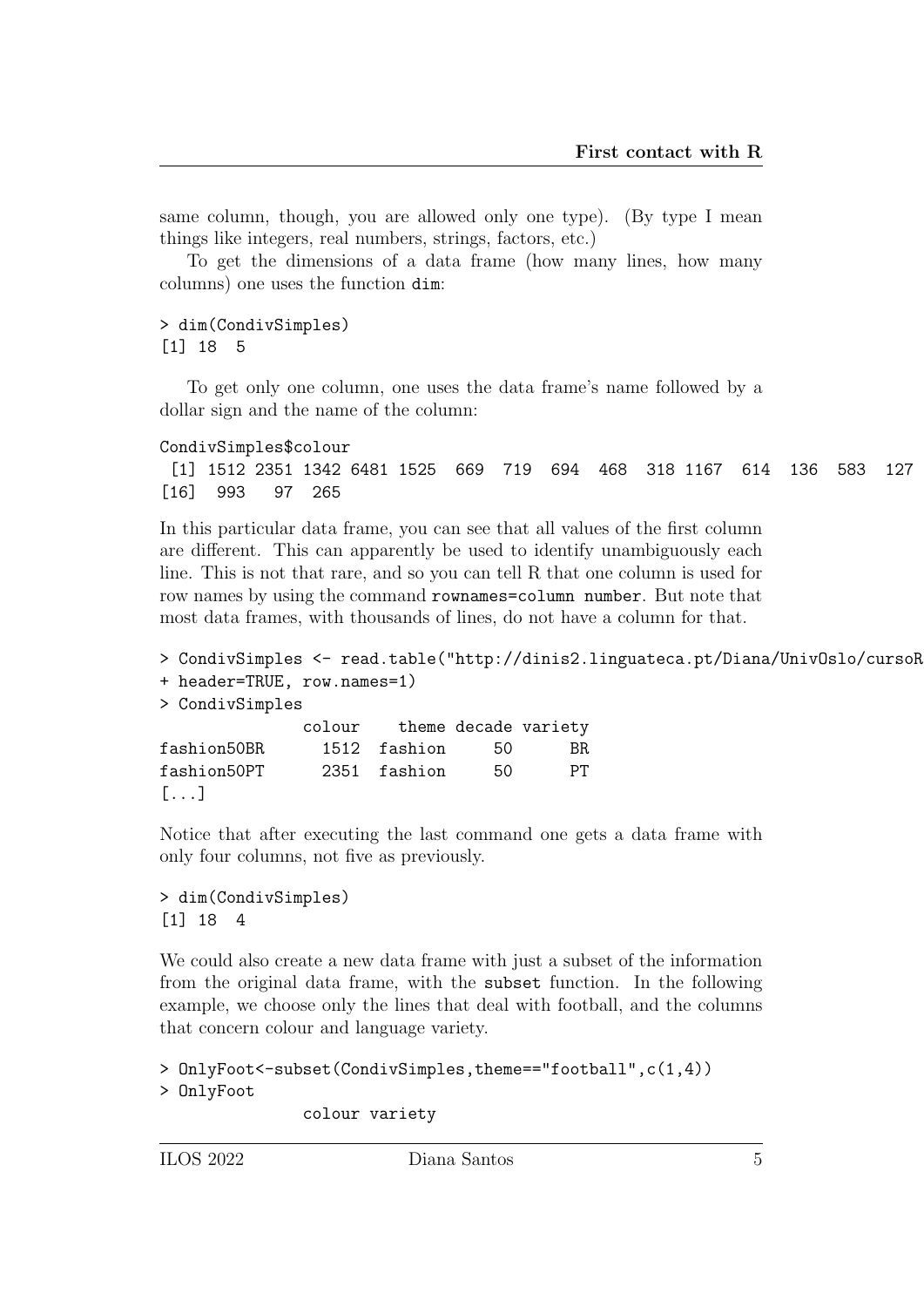| football50BR   | 719  | BR |
|----------------|------|----|
| football50PT   | 694  | PТ |
| football70BR   | 468  | BR |
| football70PT   | 318  | PТ |
| football2000BR | 1167 | BR |
| football2000PT | 614  | PТ |

Lets us now learn how to write/save this new data frame in your working directory.

```
> write.table(BareFot, file="football.txt")
```
Go and see what is there in the file.

You can also read it back into R:

#### read.table("football.txt")

For completeness' sake, let us also create a table from scratch, and then write it to an extern file. This is not usually what one does, but it helps to get used to R. (Instead of a data frame, we create here a true matrix, which is a simple example of a contingency table.)

```
> exampleTable<-matrix(c(38,14,11,51),nrow=2)
> exampleTable
> colnames(exampleTable)<-c("BlueEyes","BrownEyes")
```

```
> rownames(exampleTable)<-c("BlondHair","BrownHair")
```

```
> write.table(exampleTable, file="HairEyes.txt")
```
## 3 Figures and graphics

Until now nothing shows R to be different from other programming languages, in what concerns text, matrices or other data structures.

The graphic capabilities are maybe the first area where users can see clear advantages of using R.

First, it is important to understand that R has several windows. If we don't say anything, R opens one window for all graphics. This means that when one asks R to create a picture, we "lose" the previous picture, because R writes in the same window. (But we can ask for another window...)

Follow the simplest commands to create figures, where the tilde  $\tilde{ }$  reads as "as a function of".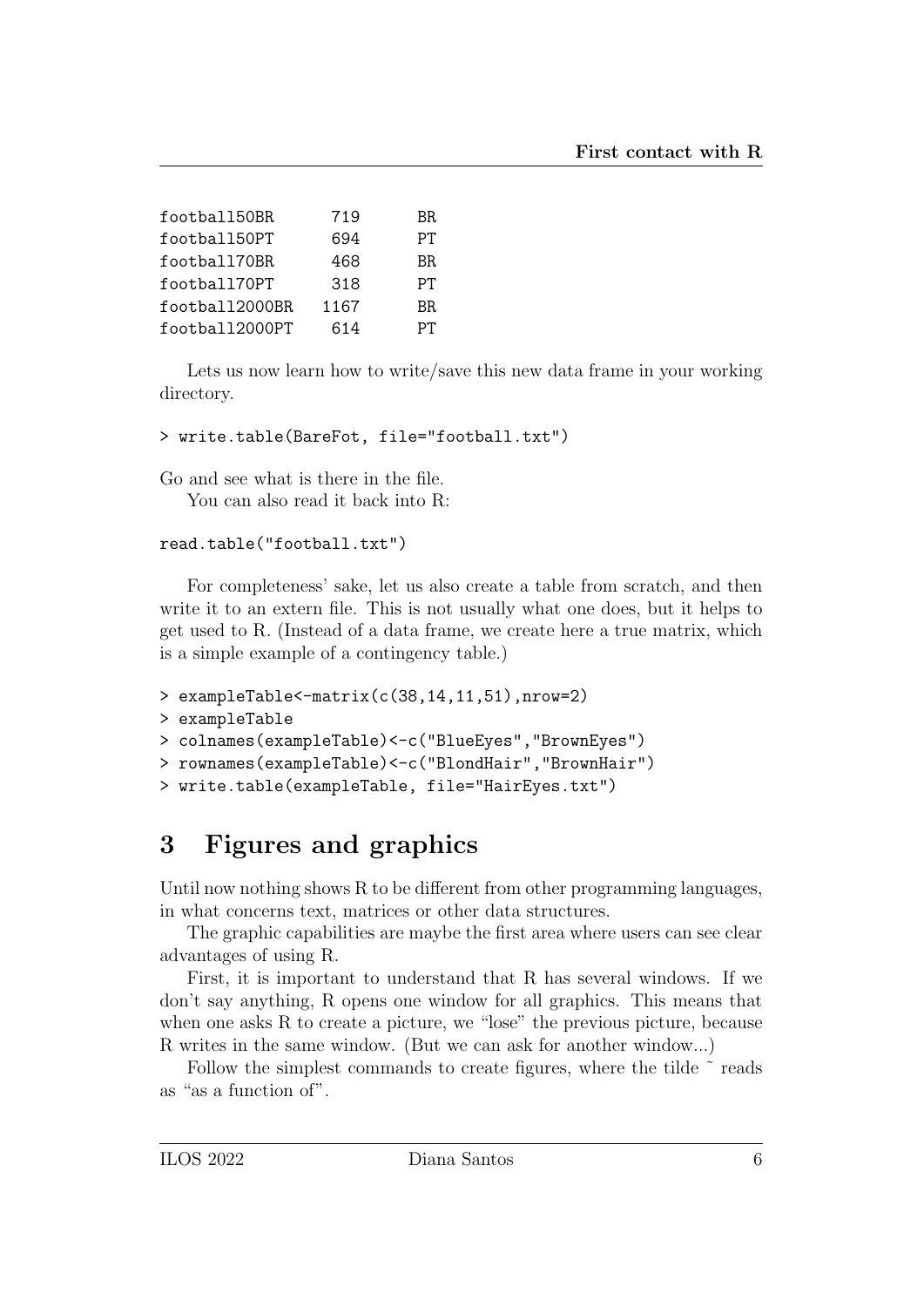```
> plot(colour ~ variety, data=CondivSimples)
```

```
> hist(CondivSimples$colour)
```

```
> plot(CondivSimples$colour)
```
If one is working mainly with one data frame, it is quite practical not to have to write its name all the time. By using the command attach, one can just use the names internal to the data frame.

```
> attach(CondivSimples)
```
Repeat the previous figures after attaching the data frame, to see how much simpler it gets.

One other interesting property of R is as follows: R makes invoking a function rather easy, because it allows it to be called wih different number of arguments (exactly like natural language, where a verb can be used without all its logical arguments).

Also, a function can behave differently depending on its arguments. Therefore the function plot can do different figures, depending on its argument.

In addition, one can (but does not need to) specify hundreds of different parameters, like figure title, form, caption, colour of the points, scale, etc. etc.

Just a few examples:

```
> plot(colour, col="green", pch=3, type="b")
> plot(colour, col="red", pch=2, las="1", tcl="0.2", xlab="cases",
+ ylab="How many colour words", type="h")
> plot(colour, col="red", pch=2, las="1", xlab="cases",
+ legend(4,6481,"Max")
```
To investigate this thoroughly (or at least more thorougly), try help(plot), or read about the many possibilities in R [12].

Most important for now is to create figures in an appropriate format for other situations (articles, presentations, ...), and learn how to send figures to other programs. Or rather: redirect printing to a particular format. For a pdf:

```
> pdf("simple.pdf")
> plot(colour~theme)
> dev.list()
```
To come back to the original (print) window, it is enough to use the dev.list command to se which windows are open, and then choose the one you want to come back to.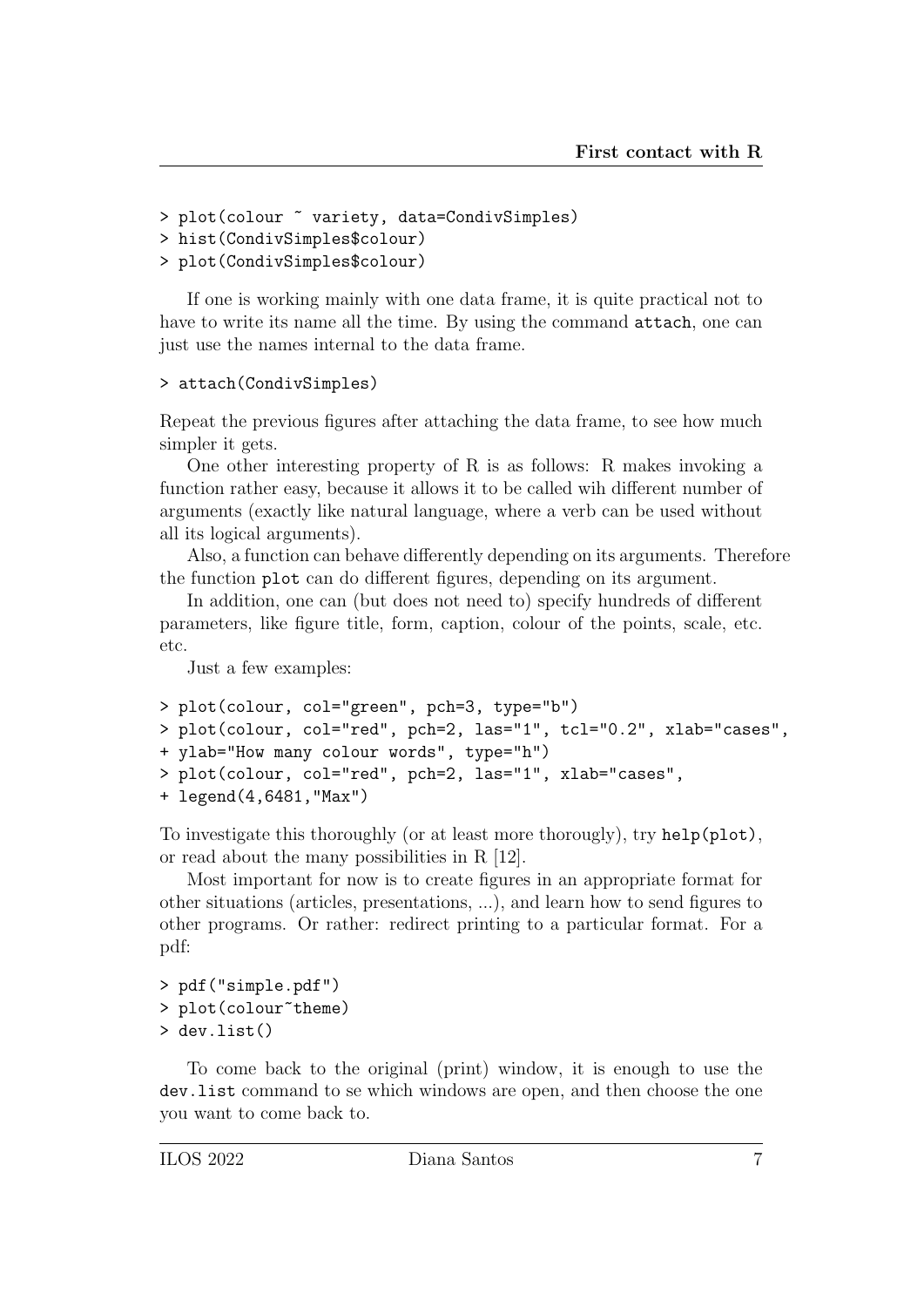```
> dev.list()
X11cairo pdf
      2 3
> dev.set(2)
```
NB! Before one closes the window one is writing to, it is not possible to open it with other programs (like Adobe viewer, for pdf). Remember, therefore, to close the window with dev.off(). You can give this command the number of the window you want to close, or no arguments, in which case it closes the last window open, as in the next example:

```
> dev.off()
X11cairo
           \overline{2}
```
The same happens for other formats, like png, bmp.

If you want to (keep) open more than one window at the same time, you can use the command dev.new().

### 4 Take care of your work in R from session to session

Although this is not particularly relevant to beginners, it is very practical to be able to "freeze" everything you have, close R, and come back another day.

In these cases you can ask  $R$  to keep everything, so that  $R$  is in the same "state" when you come back. There is a special file format for this, .Rdata, and the command to create it, and to use it are as follows:

```
> save.image("everything.Rdata")
```
Go out of R and back again. Notice that R always asks you whether you want to keep what you have done so far. But if you write yes, it creates a file just called .Rdata. And you can have more than one if you want. So it is a good idea to save some things in a file important.Rdata, and then continue playing and trying, but not save after that.

You can also learn some cleaning commands in R: With 1s you can see what exists in your R environment, and with rm you can remove what you want to remove.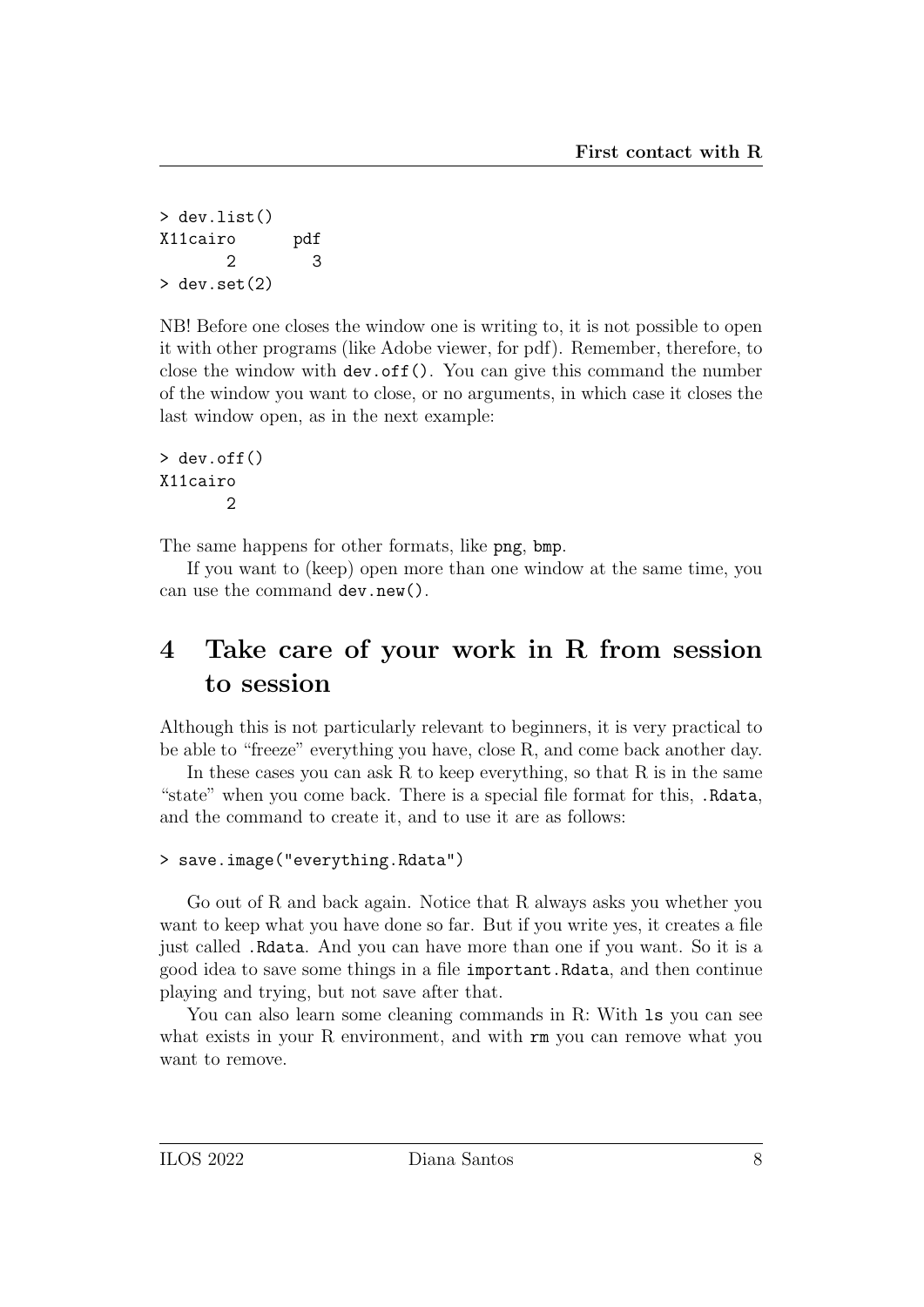```
> 1s()character(0)
> load("everything.Rdata")
> 1s()[1] "idiotic" "CondivSimples" "onlyfb" "OnlyFoot"
> rm(idiotic)
> 1s()
```
Another possibility, which uses a lot less place, is an history-file, of type .Rhistory. One can give it a full name as well:

```
> savehistory("comandsMAthesis.Rhistory")
```
But it is important to know that it only has a size of 100 commands by default. (You can change it. Try to find how.)

To get theckommands back (in another session), it is enough to use loadhistory. (It is nice to have the commands available, because one can use the arrows to fetch the previous commands...)

```
> loadhistory("comandsMAthesis.Rhistory")
```
To finish, it is important to remind you that R expects all these files to be in your working directory. If it is not, one has to write the whole pathname, or use setwd.

### 5 Bibliography

There are dozens of books which give an introduction to R for humanists and others. In addition to the book by Baayen [1, 2], there is Johnson [8], Gries [6], Levshina [9], Brezina [3] for linguistics, and Jockers [7] for literature studies.

Crawley [4] and Dalgaard [5] are for science students, but provide very good overviews.

Since R is open source, there are many people who contribute to R, write documentation for R [10], and create new modules all the time. R's official homepage, http://www.r-project.org/, gives also access to a tutorial and many help pages.

### References

[1] Harald Baayen. Analyzing Linguistic Data: A practical introduction to Statistics using R, Cambridge University Press, 2008.